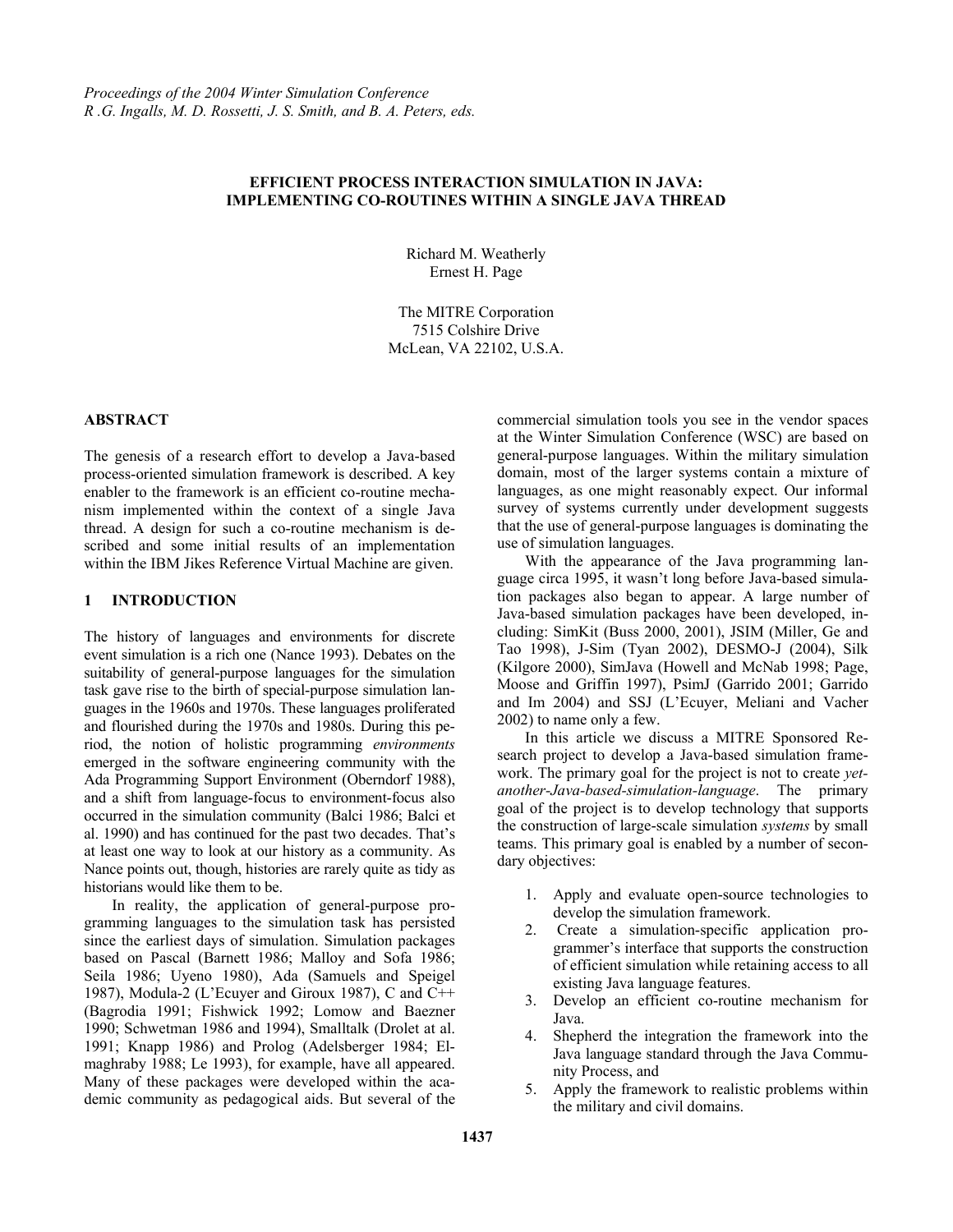The focus of this article is on the third objective developing an efficient co-routine mechanism for Java. The remainder of the article is organized as follows. Section 2 provides background and motivation for working within Java. Section 3 presents an initial study of Java thread performance. Section 4 describes our approach and design for a Java co-routine mechanism. Our initial implementation within the IBM Jikes Reference Virtual Machine, and some preliminary performance results are discussed in Section 5. Conclusions and directions for future work appear in Section 6.

# **2 MOTIVATION**

A primary stimulus for this research was the experience of the first author as Chief Engineer for the Joint Simulation System (JSIMS) (see USJFCOM 2004) during the period 2000-2003. This experience revealed a number of challenges in the construction of large-scale simulation *systems*:

- First, traditional systems engineering and government acquisition processes are ineffective in this domain—staging requirements definition, then design, construction, and system integration. The inherent flexibility of simulation invites requirement inflation, especially when the cost of a requirement is not considered in the overall design.
- Second, large developer teams are expensive and unresponsive—teams of a hundred developers adjust slowly to changes in requirements or design.
- Third, the current infrastructure for building distributed simulations is too complex for the average developer.

One approach to resolving these problems uses small, responsive teams of developers to create significant simulations. Not only are small teams less expensive and more agile, but their speed and agility allows iterative development of simulations. Thus requirements can be refined as their cost becomes evident. But how can we enable small teams to build very large simulation systems quickly?

Large-scale simulation systems typically involve a great deal more than a core simulation. Such simulation systems require graphical user interfaces, database connections, XML and other data parsers, map displays and other visualization, and communication with other computers. Access to these ancillary functions is not provided to any real degree in extant discrete event simulation programming languages. Most of the large-scale military and civil simulation systems, therefore, are constructed using general-purpose programming languages. And with the rising popularity of Java, many of these systems are being built in Java.

Java, like other "mainstream" programming languages, has a variety of development tools, including integrated development environments (compilers, debuggers,

build tools), and code profiling and optimization tools. The range of tools available to Java programmers exceeds that available to programmers in most simulation languages. Theoretically, at least, these tools make it easier to construct large systems of any sort—including simulations. Java literature and training are extensive. Java is the dominant teaching language for Computer Science in the U.S., which ensures a steady stream of graduates comfortable with the Java platform.

However, Java tends to scale poorly as a simulation language, especially in the context of the process interaction world view. The primary reason for this is a simple one: within standard Java Virtual Machines, Java threads are tied to underlying operating system threads. In Java-based process-oriented simulations, each object (or logical process) is typically assigned its own thread. On commodity Windows and Linux platforms, this limits the number of logical processes to a few thousand (see Section 3). Large-scale military and civil simulations, on the other hand, can require hundreds of thousands of logical processes.

One way to support very large numbers of logical process is to use multiple physical processors (i.e. parallel or distributed simulation). Another approach to provide an efficient co-routine mechanism for Java—one that does not rely on operating system threads.

# **3 A QUICK LOOK AT JAVA THREAD PERFORMANCE**

To establish a baseline for the number of concurrent threads supportable in the Sun Microsystems Java Virtual Machine (JVM), we constructed a simple benchmark that creates logical processes until a java.lang.Out Of Memory Error: unable to create new native thread  $er$ ror is generated. The benchmark creates a "main" entity that advances time in equal steps. At each timestep, the main entity creates a new instance of a "null" entity. The null entities each execute an indefinite wait.

The benchmark was run on two platforms. The first is a Dell D600 (1.3 Ghz processor, 1 Gb RAM) running Windows XP and Java HotSpot(TM) Client VM 1.4.2\_03 b02. The second is a Dell 4300 (two 2-GHz processors, 2 GB of RAM) running Linux kernel 2.4.20-24.9smp (Redhat 9) and Java HotSpot(TM) Client VM 1.4.2\_02 b03 (a slightly older version of the JVM).

We examined the effects of varying the thread stack size (-Xss*n* argument to the JVM) and the memory allocation area (-Xmx*n* argument to the JVM). In each case, when varying one of these parameters, the other was left at its default value. The results, which appear in Table 1, indicate a limitation of, roughly, 8000 threaded entities for Windows and 4000 for Linux.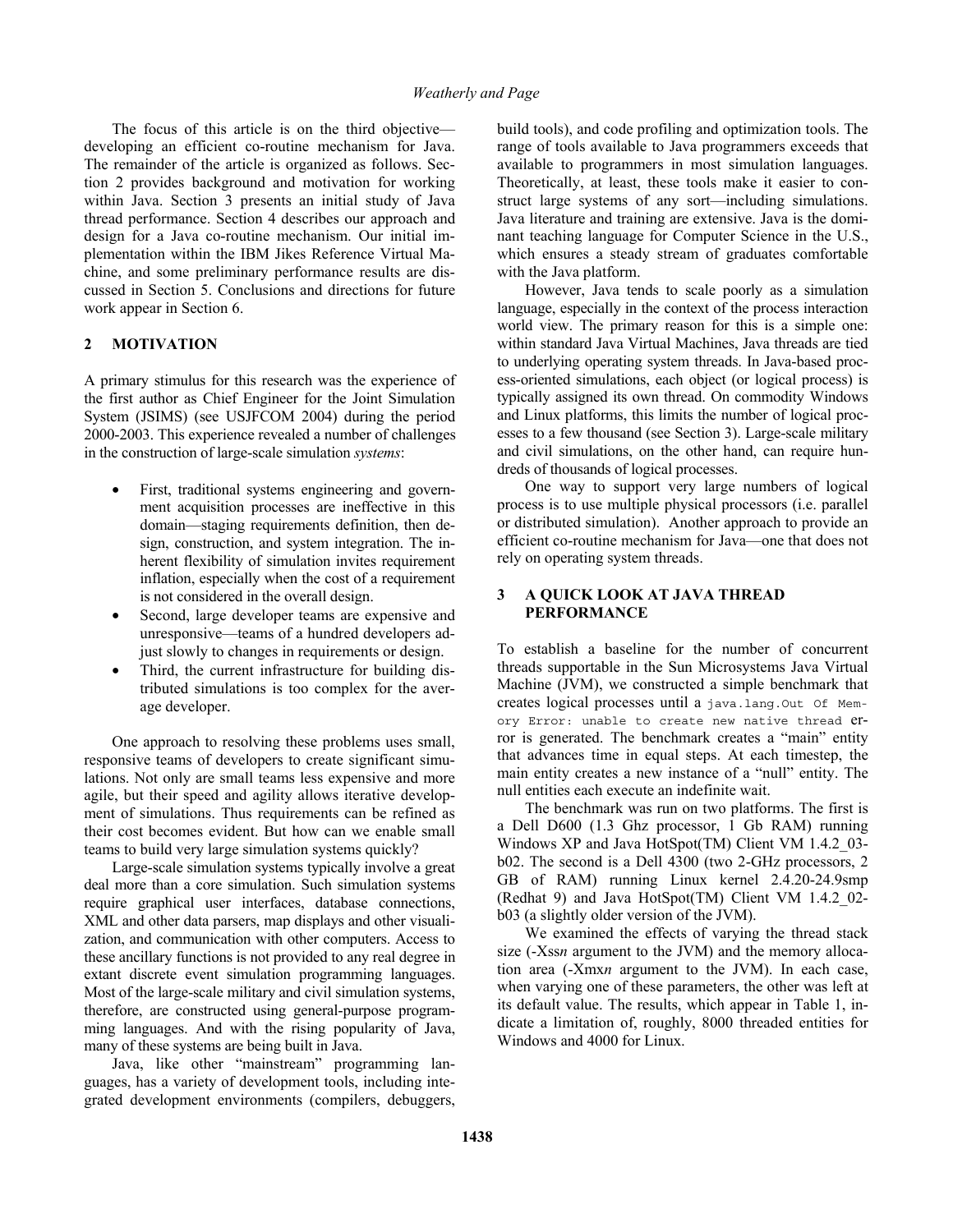| <b>Platform</b> | <b>JVM</b> argument | #entities created       |
|-----------------|---------------------|-------------------------|
| Dell, Windows   | $-X$ ss5 $k$        | 7240                    |
|                 | $-Xss10k$           | 7240                    |
|                 | $-Xss20k$           | 7240                    |
|                 | $-Xss50k$           | 7240                    |
|                 | $-X$ ss $400k$      | 1847                    |
|                 | $-Xss10m$           | 176                     |
|                 | -Xmx8m              | 7386                    |
|                 | -Xmx16m             | 7386                    |
|                 | -Xmx32m             | 7366                    |
|                 | $-Xmx64m$           | 7240                    |
|                 | $-Xmx128m$          | 6987                    |
|                 | $-Xmx256m$          | 6481                    |
|                 | $-Xmx640m$          | 4963                    |
| Dell, Linux     | $-X$ ss5 $k$        | Stack size too<br>small |
|                 | -Xss96k             | Stack overflow<br>error |
|                 | $-X$ ss $100k$      | Stack overflow<br>error |
|                 | $-Xss200k$          | 3459                    |
|                 | $-X$ ss $400k$      | 3459                    |
|                 | $-Xss10m$           | 178                     |
|                 | $-Xmx32m$           | 3459                    |
|                 | $-Xmx100m$          | 3459                    |
|                 | $-Xmx400m$          | 2985                    |

|  | Table 1: Upper Bounds for Thread Creation in Sun JVM |  |  |  |
|--|------------------------------------------------------|--|--|--|
|--|------------------------------------------------------|--|--|--|

### **4 DESIGN OF A CO-ROUTINE MECHANISM FOR JAVA**

Within our framework, recently dubbed *Tortuga*, interacting processes are created by extending class Entity, creating instances of those extended classes, and registering those instances with the simulation executive. Each entity has an agenda() method. The agenda is where simulation developers place code to model the proactive aspects of entity behavior. The Tortuga framework provides the usual set of services to allow an entity to sense the simulated environment and control the advance of simulation time.

The simple entity depicted in Figure 1 illustrates the major points in the control of interacting processes. When, at time *t*, an instance of class MyEntity is registered with the simulation executive, the executive invokes the agenda() method. Computation at lines 3 and 4 takes place at time *t*. In line 4, the entity requests a delay of 5.0 simulation time units using framework method waitForTime(). Method waitForTime() transfers control to the simulation executive. After simulation time advances 5.0 time units, the executive transfers control back to line 5 where code at that point experiences a simulation time value  $t + 5.0$ . When the  $a^{\text{q}}$  agenda() code is complete, control returns to the simulation executive. The executive then excludes the entity from future scheduling consideration and makes it available for garbage collection.

| 1 | class MyEntity extends class Entity { |
|---|---------------------------------------|
| 2 | public void agenda() {                |
| 3 | // time is now t                      |
| 4 | waitForTime(5.0);                     |
| 5 | // time is now t + 5.0                |
| 8 |                                       |
|   |                                       |

Figure 1: Simple Entity

The interaction between the simulation executive and the entities that comprise a simulation can be generalized to four operations. These operations are defined below:

- **Elaborate(p)** Invocation of the  $aqenda()$  method of entity *p*. This is done by the executive after the entity is registered.
- Yield to Executive Used by an entity to transfer control to the simulation executive when the entity needs to wait for the passage of time or some other change in the environment.
- **Yield to Process** $(p)$  Used by the simulation executive to transfer control from the simulation executive to entity *p* when some specified conditions are met.
- **Terminate(p)** Used by the simulation executive or by an entity to remove entity *p* from further consideration by the simulation executive. This operation takes place implicitly after the agenda() method is complete.

All Java-based process oriented frameworks have operations similar to those above. In all cases some sort of thread manipulation is needed to achieve the co-routine semantics required by Yield to Executive and Yield to Process. Typically, a unique Java thread is assigned to the simulation executive and to each of the entities. The thread manipulation needed to implement the four operations are:

- **Elaborate(p)** Create a new thread for entity  $p$ . Let the new entity thread begin execution of the entity agenda() method. Suspend the executive thread while this is taking place.
- Yield to Executive Suspend the thread of the entity that invoked the Yield to Executive operation. Awaken the simulation executive thread.
- **Yield to Process** $(p)$  Suspend the simulation executive thread and awaken the thread for entity *p*.
- **Terminate(n)** Awaken the simulation executive thread if needed and destroy the thread for entity *p*.

Given an understanding of how threads are used to coordinate the interaction between the simulation executive and a group of entities, we can make the following observations. Threads are a more capable, and unfortunately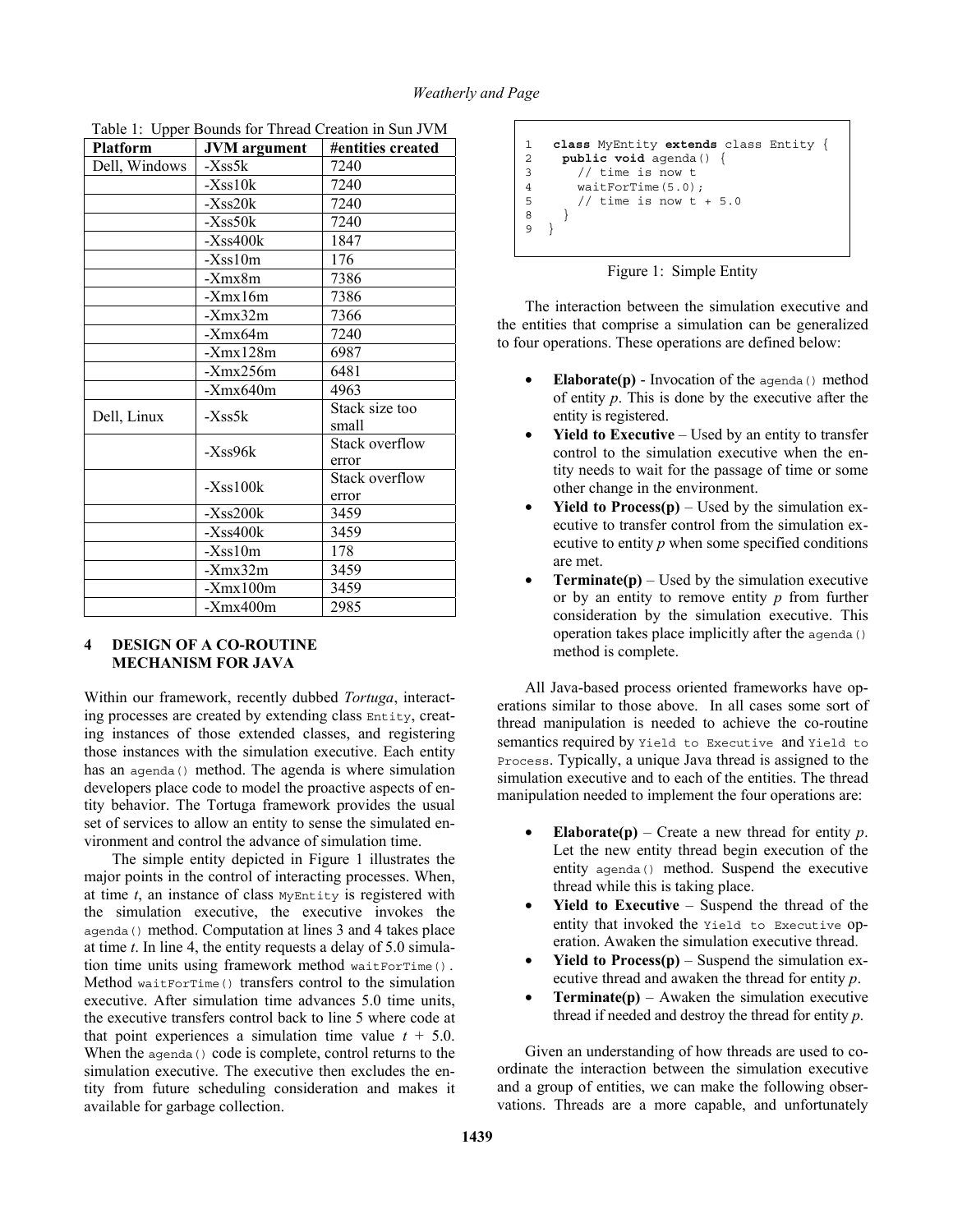more complex and expensive, control mechanism than is really needed to support the four operations defined above. Specifically, there is no need for *true parallelism* as provided by threads. Additionally, as used by the four operations, all threads are awakened explicitly by executive or entity code. One of the powerful, and again expensive, features of threads is their ability to link awakening to asynchronous events such as hardware interrupts. But this capability is not needed to implement the four operations.

Note also that there are  $n + 1$  threads needed to implement a simulation with *n* entities. Effectively, only one thread is actually executing at any given time even if more than one physical processor is available. This means that there will be  $n + 1$  execution stacks in the JVM but only one of them will be changing at a time.

These observations led us to investigate a single thread approach. Given that it is not possible in "pure" Java to implement the four operations above without using multiple threads, the research goal became the isolation, definition, and implementation of the smallest set of JVM extensions needed to support co-routines. The experimental vehicle for the investigation is the IBM Jikes Reference Virtual Machine (RVM) (2004). The IBM RVM was chosen because it has good performance, is written in Java, was designed for experimentation, is available as open source, and is self hosting. This last point is significant as Jikes may be the only JVM written in Java that runs on itself and does not require a second JVM.

The essence of the project is to convert a single thread with its single method invocation stack into a cactus stack (see Sardesi, McLaughlin and Dasgupta 1998) without adversely effecting the operation of the RVM. The left side of Figure 2 shows the normal situation where each thread has a conventional, linear frame stack. As one method invokes another, a new frame is pushed onto the top of the stack and the frame pointer (FP) is advanced upward to keep track of the currently executing method. Each frame contains references to the method code for that invocation, the saved instruction pointed for the method that invoked it (the one beneath it), a pointer to the stack frame beneath it, and other saved state such as hardware registers.



Figure 2: Conventional and Cactus Stacks

In a cactus stack, as seen on the right of Figure 2, there are multiple *arms* at a single level and a common base. The

cactus stack data structure allows arbitrary levels of branching but only one level is needed for this design. Each arm has its own frame pointer,  $FP_i$ , and is used to manage the execution of a single entity. The common base contains the frames created by the runtime environment to start the thread and those of the simulation executive.

The four operations needed to coordinate the interaction between the simulation executive and the entities, defined above, also govern the major cactus stack actions. When the simulation executive uses Elaborate(p) to create a new entity, a new arm is added to the stack. Symmetrically, operation  $Terminate(p)$  removes the arm on which entity *p* was executing. Operation Yield to Executive, when invoked within arm  $i$ , causes execution at  $FP<sub>i</sub>$  to stop and execution at the top frame of the common stack base to resume. Yield to Process(p) is always called from the simulation executive, the top frame of common stack base, and causes execution to resume at frame FP*i* where arm *i* is the stack for entity *p*.

## **5 IMPLEMENTATION AND RESULTS FOR THE IBM JIKES REFERENCE VIRTUAL MACHINE**

Most of the work within the Jikes RVM focused on creating the cactus stack semantics within the context of the single conventional stack organization expected by the RVM design. Our approach swaps the cactus stack arms on and off the conventional thread stack in a way that does not disturb normal RVM function.

#### **5.1 Elaborate(p)**

Creating a new entity does not require any special stack manipulation. The simulation executive uses Elaborate(p) to start the execution of an entity for the first time. This eventually results in the invocation of the agenda() method on entity *p*. Figure 3 shows the state of the stack after the simulation executive invokes  $E$ laborate(p) which in turn has invoked the  $a$ genda() of entity  $p$ . The frame pointer, FP, points to the agenda() frame showing that the agenda() is currently executing.



Figure 3: Initial Invocation of an Entity Agenda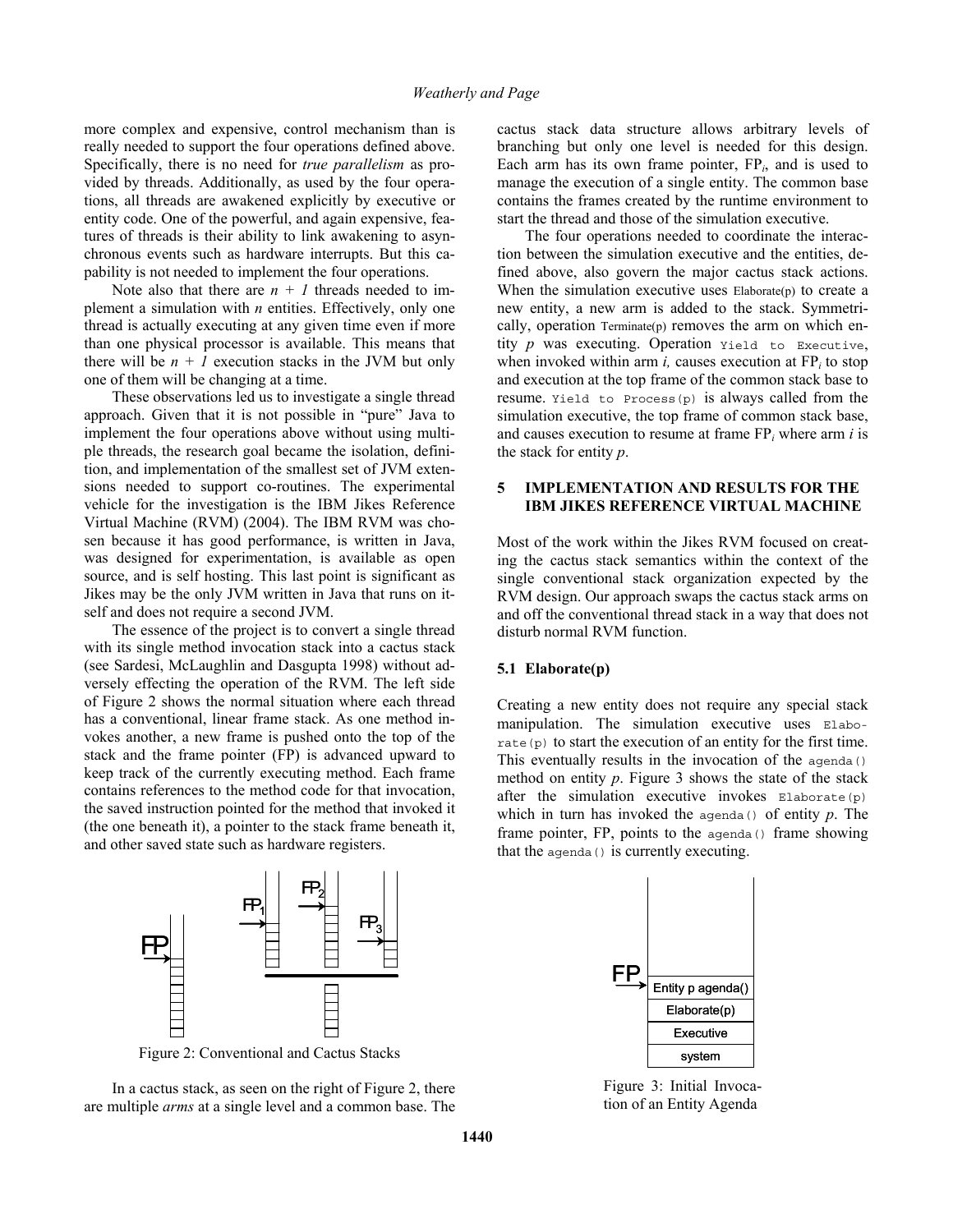### **5.2 Yield to Executive**

The left side of Figure 4 shows the continued execution of entity  $p$ . The agenda() code invoked framework method waitForTime(5.0) indicating that entity  $p$  should be suspended until 5.0 units of simulation time have passed. Framework method waitForTime() does the necessary bookkeeping to schedule the reactivation of entity *p* and then uses the coordination operation Yield to Executive to pass control to the simulation executive.



Figure 4: Saving Entity Execution State

Yield to Executive searches the stack from the point of its invocation downward until it finds the stack frame for the simulation executive. It then copies the stack frames from the top of the stack downward to the frame just above the simulation executive to a holding pool elsewhere in memory. Finally, Yield to Executive repositions the frame pointer, FP, to the simulation executive stack frame. As shown on the right side of Figure 4, this movement of the FP makes it appear to the simulation executive that its invocation of  $E$ laborate(p) has returned.

### **5.3 Yield to Process(p)**

This operation resumes entity *p* execution after is has been suspended by the Yield to Executive operation. It locates the stack segment for entity p in the holding pool and copies it back to the frame stack where it will then resume execution. In the Jikes RVM, stack frames contain absolute memory pointers to other frames in the stack. This means that when a segment is moved out of the holding pool and back onto the frame stack it must be replaced in exactly the same memory locations from which it was found. This leads to a collision between the stack frame supporting operation Yield to Process(p) and the Elaborate(p) stack frame in the stack segment being restored. Said another way, the Yield to Process(p) operation will overwrite its own stack frame while coping the entity *p* stack segment back on to the frame stack.

A solution to the problem is to divide the restoration of the stack segment into two parts. In the first part, Yield to Process $(p)$  determines where the top of the frame stack will be when the entity *p* segment is restored. At this position it creates the stack frame for the invocation of method Restore Segment. This is shown on the left side of Figure 5. In the second part, Restore Segment copies the stack segment to the memory that has been reserved beneath itself. It safely overwrites the Yield to Process(p) stack frame in the process because the active part of the frame stack is at Restore Segment and above.



Figure 5: Restoring Entity Execution State

Once the entity *p* stack segment is copied into place, the FP is moved down three stack frames. This is shown in the middle of Figure 5. Control leaves Restore Segment and enters waitForTime(5.0) which itself returns. From the perspective of the entity  $p$  agenda(), the method wait-ForTime(5.0) has just returned and the next statement in the agenda() can be executed.

## **5.4 Terminate(p)**

This operation is used when the simulation executive determines that an entity will never need to be restored. Usually this occurs when the entity agenda() is complete. Terminate(p) does not require extraordinary frame stack manipulation. It simply removes the entity *p* stack segment from the holding pool.

### **5.5 Initial Results**

Initial results confirm the potential power of the cactus stack approach. Controlled benchmarks are able to create and manage up to 42,000 entities using as little as 100MB of memory. This compares favorably with the modest numbers of entities (less that 8,000) that can be created using conventional thread-based implementations. Before a robust implementation of the cactus stack can be considered for practical use, more work must be done on the interface to the garbage collection system.

Support for garbage collection is a powerful feature of Java. The essence of garbage collection is to separate portions of memory that are reachable by program reference from memory that has been allocated but is no longer reachable. Memory that is no longer reachable is garbage and can be collected and made available for future reallocation. Garbage collectors may examine the frame stack in the process of locating all the reachable memory in a program. The cactus stack manipulation adds an additional step to conventional garbage collection. After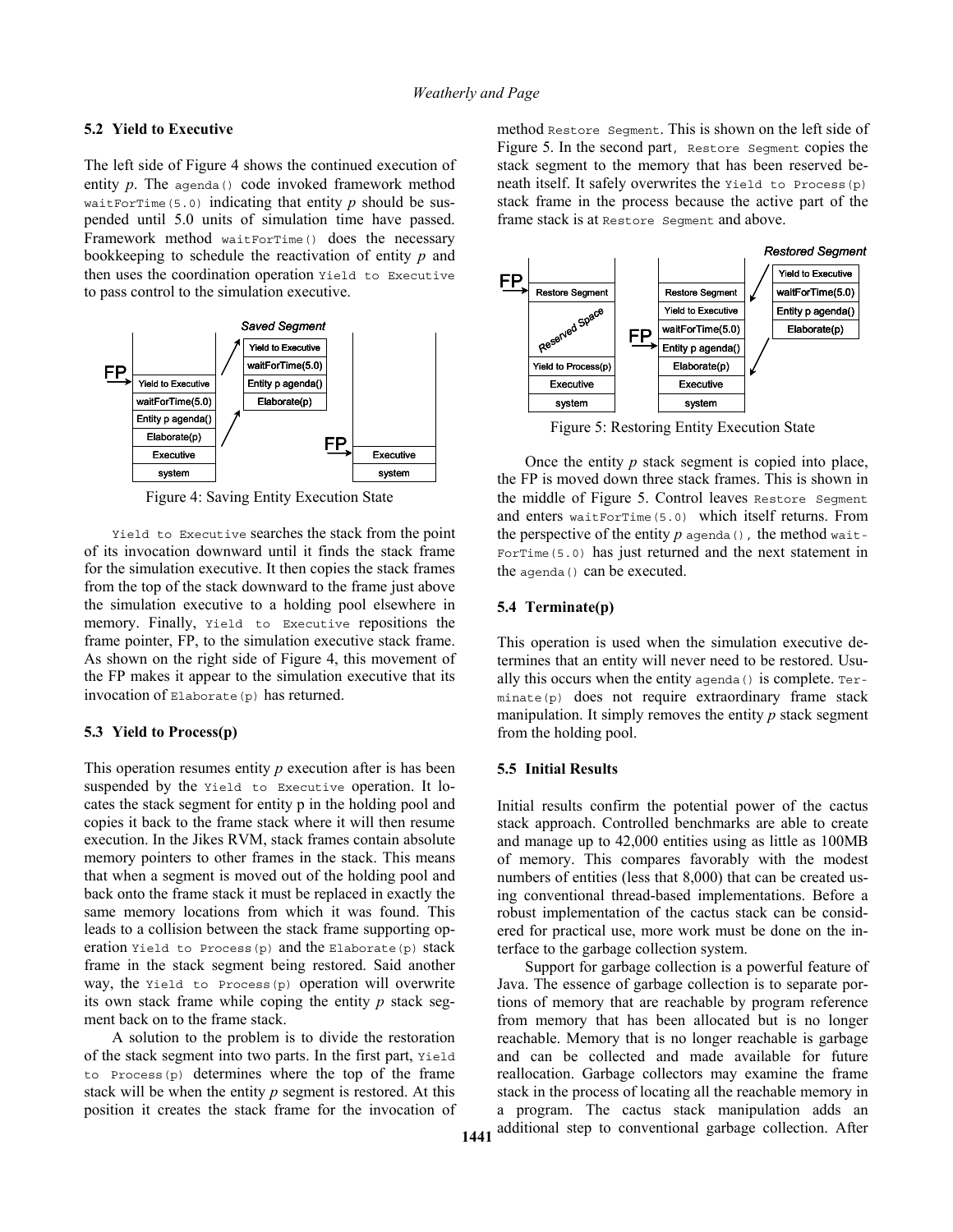step to conventional garbage collection. After the garbage collector examines the frame stack it must also examine all the stack segments in the holding pool. This is needed because a stack segment may contain the only reference to an object that, if not taken into account, could be mistaken for garbage. The segment may also have references to objects that are moved by the garbage collector and need to be updated with the new object location. This also includes references to code objects, such as saved instruction pointers, that must also be updated if a code object moves.

# **6 CONCLUSIONS AND FUTURE WORK**

Work to extend one of the Jikes RVM garbage collectors has been fruitful. The extended garbage collector successfully includes saved stack segments in its analysis and properly updates references to relocated objects. Work remains to improve the efficiency of the stack segment holding pool and the overall implementation robustness.

Once the IBM Jikes implementation of the single thread simulation executive is made robust enough for production use, attention will turn to the Sun JVM. It is hoped that similar success with the Sun JVM will support the argument that co-routines would be a useful extension to the Java language and a useful tool to the growing Java-based simulation market.

## **ACKNOWLEDGMENTS**

The work described here is MITRE Sponsored Research funded through the MITRE Technology Program. The support of Al Grasso, Steve Huffman and Dave Lehman is gratefully acknowledged. The concepts and implementation described in this paper reflect significant contributions by Fred Kuhl, Rob Mikula, Keven Ring, Dave Seidel and Bill Weiland.

# **REFERENCES**

- Adelsberger, H.H. 1984. Prolog as a Simulation Language, In: *Proceedings of the 1984 Winter Simulation Conference*, ed. S. Sheppard, U. Pooch, and C. Pegden, 500-504, Dallas, TX, 28-30 December.
- Bagrodia, R.L. 1991. Iterative Design of Efficient Simulations Using Maisie, In: *Proceedings of the 1991 Winter Simulation Conferenc*e, ed. B. Nelson, W. Kelton, and G. Clark, 243-247, Phoenix, AZ, 8-11 December.
- Balci, O. 1986. Requirements for Model Development Environments, *Computers and Operations Research*, **13**(1):55-67.
- Balci, O., R.E. Nance, E.J. Derrick, E.H. Page, and J.L. Bishop. 1990. Model Generation Issues in a Simulation Support Environment, In: *Proceedings of the 1990 Winter Simulation Conference*, ed. O. Balci, R.

Sadowski, and R. Nance, 257-263, New Orleans, LA, 9-12 December.

- Barnett, C.C. 1986. Simulation in Pascal with Micro PASSIM, In: *Proceedings of the 1986 Winter Simulation Conference*, ed. J. Wilson, J. Henriksen, and S. Roberts, 151-155, Washington, DC, 8-10 December.
- Buss, A. 2000. Component-Based Simulation Modeling, In: *Proceedings of the 2000 Winter Simulation Conference*, ed. R. Barton, J. Joines, P. Fishwick, and K. Kang, 964-971, Orlando, FL, 10-13 December.
- Buss, A. 2001. Discrete Event Programming with Simkit, *Simulation News Europe*, 32/33:15-25, November.
- DESMO-J Available online via <www.desmoj.de> (accessed July 14 2004).
- Drolet, J.R., C.L. Moodie and B. Montreuil. 1991. Object-Oriented Simulation with Smalltalk-80: A Case Study, In: *Proceedings of the 1991 Winter Simulation Conference*, ed. B. Nelson, et al., 312-322, Phoenix, AZ, 8-11 December.
- Elmaghraby, A.S. 1988. A Prolog Simulation for a Delphibased Problem Solver, *Simulation Digest*, **19**(4):36-43.
- Fishwick, P.A. 1992. SimPack: Getting Started with Simulation Programming in C and C++, in: *Proceedings of the 1992 Winter Simulation Conference*, J. Swain, D. Goldsman, R Crain, and J. Wilson, 154-162, Arlington, VA, 13-16 December.
- Garrido, J.M. 2001. *Object-Oriented Discrete Event Simulation with Java: A Practical Introduction*, Kluwer New York, NY: Academic / Plenum Publishers.
- Garrido, J.M. and K. Im. 2004. Teaching Object-Oriented Simulation with PsimJ Simulation Package, In: *Proceedings of the 42nd Annual ACM Southeast Regional Conference*, 422-427, Huntsville, AL, 2-3 April.
- Howell, F. and R. McNab. 1998. Simjava: A Discrete Event Simulation Package for Java with Applications in Computer Systems Modelling, In: *Proceedings of the First International Conference on Web-Based Modeling and Simulation*, San Diego, CA, January.
- IBM Jikes Reference Virtual Machine. 2004. Available online via <www.ibm.com/developerworks/ oss/jikesrvm/> (accessed July 14 2004)
- Kilgore, R.A. 2000. Silk, Java and Object-Oriented Simulation, In: *Proceedings of the 2000 Winter Simulation Conference*, ed. R. Barton, et al., 246-252, Orlando, FL, 10-13 December.
- Knapp, V. 1986. The Smalltalk Simulation Environment, In: *Proceedings of the 1986 Winter Simulation Conference*, ed. J. Wilson et al., 125-128, Washington, DC, 8-10 December.
- L'Ecuyer, P. and N. Giroux. 1987. A Process-Oriented Simulation Package Based on Modula-2, In: *Proceedings of the 1987 Winter Simulation Conference*, ed. A. Thesen, H. Grant, W. Kelton, 136-145, Atlanta, GA, 14-16 December.